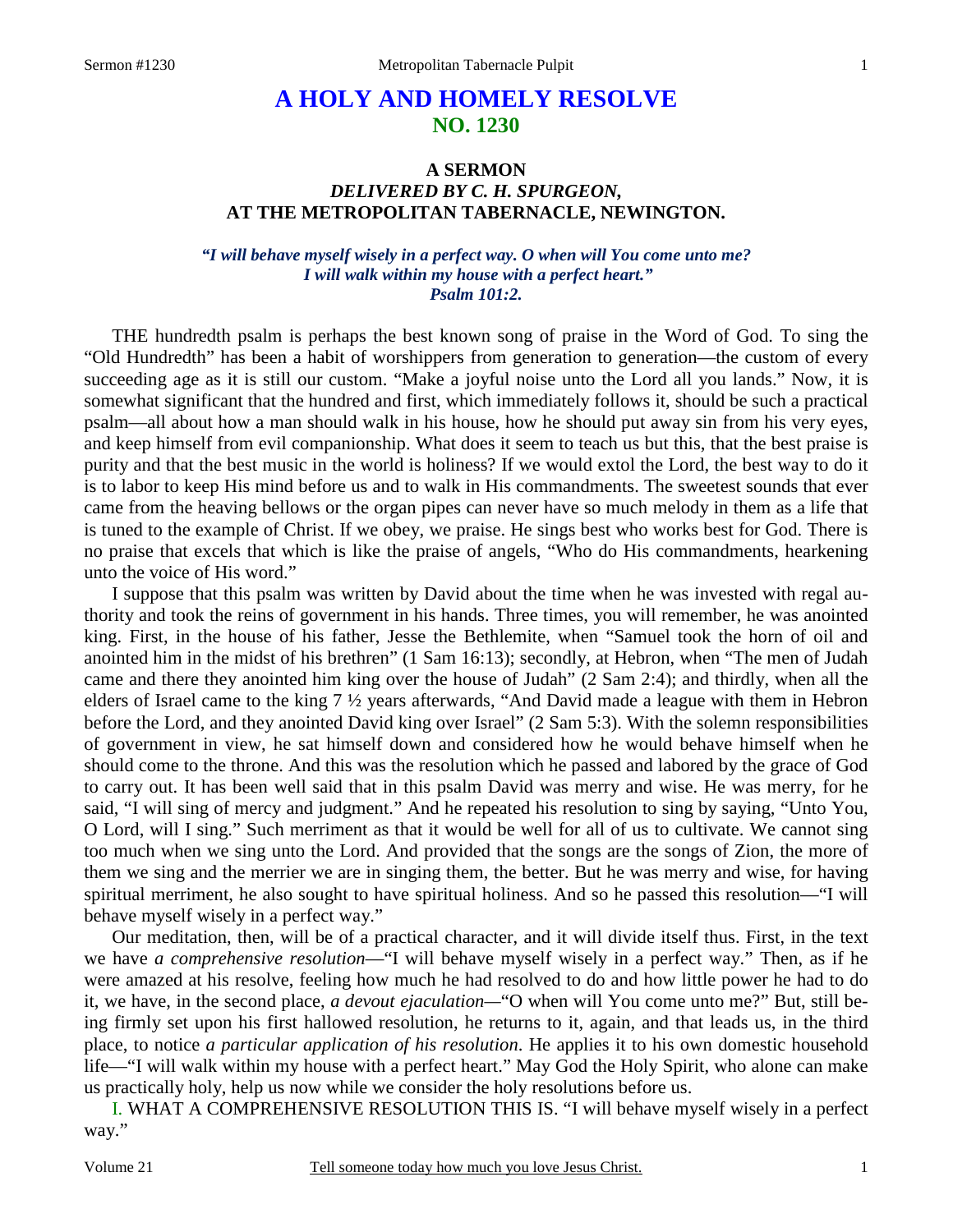With a full knowledge of all the care and circumspection it entailed on himself—and with as clear an apprehension of all the risks of popularity it involved among his subjects—this was David's *deliberate choice*. Influenced by the grace of God he, like his son Solomon after him, chose wisdom as the principal thing and accounted the fear of the Lord as the choicest safeguard. Many a young man, if he were about to be promoted to a throne, would say, "I will behave myself grandly. In the dignified position to which I am about to be lifted up, I will be every inch a king. I will make them know how stately is my bearing, how sovereign is my word, how nobly I can play my part, how well a crown befits my head. There shall be no Shah or Sultan more dignified than I." David might have chosen an empty conceit, but he did better, he elected a discreet conduct. He said not, "I will behave myself grandly," but, "I will behave myself *wisely*." There are many, too, who, having David's opportunity, would have said, "I will have a merry time of it; once let me mount to Israel's throne, I will give myself up to the full indulgence of every passion. There shall be nothing that my soul shall lust for, but what my hand shall grasp. Let me have horses and chariots in abundance. Give me singing men and singing women. I will get myself all manner of the delights of the flesh with whatsoever enjoyments I can devise. I will behave myself right joyously when once I come into power." Not so David. His deliberate choice was neither grandeur nor pleasure, but wisdom. "I will behave myself *wisely*."

Now, brethren, there must be some of you just starting in life. Before that household is formed, sit down and consider what is the best way of action. Or, perhaps, though you have not yet left your father's house and commenced business for yourself, you contemplate doing so. This, then, is the time to take stock of your moral resolutions. Or, it may be you are in such a condition that you are now starting afresh, commencing life anew, though perhaps farther advanced in years and experience of the world than the young man I have just referred to. Now, how will you act? What will you choose? You shall be happy, indeed, if the grace of God leads you to say, "I choose wisdom, the truest and best wisdom. Be it mine to live as God would have me live—understanding His testimonies and yielding obedience to His laws. Gladly would I live as the incarnate wisdom lived when He was here below. I will behave myself wisely in a perfect way." I say it was David's deliberate choice. Oh, that every young man and woman here would emulate his example! Oh, that every one of us in our present condition, and in full view of whatever prospects may be opening up before us, might be led now, once and for all, with the full consent of all our powers to say, "Whatever happens to me, this is my resolution—I desire to behave myself wisely in a perfect way. Should others run after gain or fame, ease or luxury, let them cry, 'Who will show me any good?' Let them make self their idol, or follow after gold. As for me, my soul is made up to this one purpose and to seek but this one thing—I would be wise, my God, and behave myself wisely in a perfect way."

This deliberate choice of David was, no doubt, *suggested by a sense of necessity*. He felt that he needed to behave himself wisely. He was to be a king—and a foolish king is no ordinary fool. It used to be a proverb, some three or four hundred years ago, that every king was born a fool. And in truth, they generally so acted as to merit the disgrace. The common people were not too severe in the judgment they passed on their rulers. But, alas, for the misfortunes of a country whose king is a fool. You know what troubles came upon the Jewish nation through Rehoboam and others, who were too foolish to sway the scepter righteously. David could hardly fail to remember that, as he succeeded the dynasty of Saul, Saul's descendants would survive and seek to regain the crown—therefore, he would need to act very discreetly to preserve himself from the pretenders and their faction. He knew that enemies would be sure to track his course to see if they could find any fault with him. He needed, therefore, to have great wisdom if he was to walk aright. "Well," you say, "but the lesson concerns people of rank and pedigree—it does not concern us—we are not going to be kings." Granted, that may be so, but you need wisdom in every grade of society, however lofty or however lowly it may be. The humblest waiting maid, as a Christian, needs wisdom to do her duty and adorn her position. Those entrusted with children need peculiar wisdom, for a child's mind may be warped by a servant as well as by a superior teacher. Any little misfortune happening to a child through your negligence may do it serious damage. If you are a trades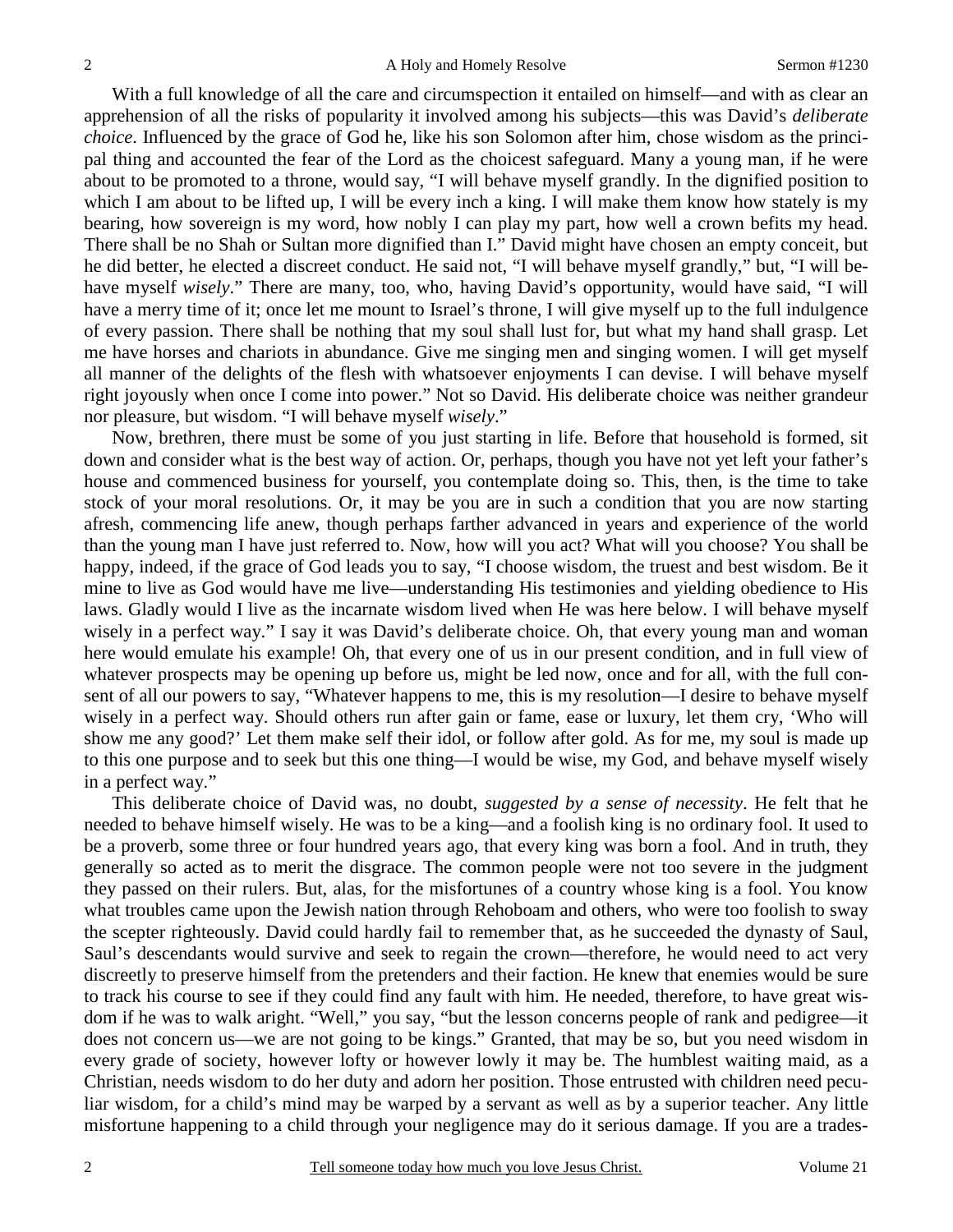man, you need wisdom in such an age as this, with competition so fierce and temptation so abundant. And I am sure, if you are a father and you wish to see your children trained up in the fear of God, you have a task before you that might tax the wisdom of a Solomon. It takes true wisdom to judge this boy's disposition and to understand that girl's character, so as neither to be too severe nor too lenient. Much wisdom is needed to know how to deal with each child just as a gardener deals with each separate plant in the conservatory—the one needing dry heat and the other needing moisture—and not injuring or destroying either by applying the wrong treatment. Many have been injudicious with their children, to their own anguish of heart in later days. O parents and heads of households, masters of factories, managers of business houses and you, too—you working men and servants—you all need wisdom and you must have it, or you will make shipwreck. If the fisherman's little boat is wrecked through mismanagement, it is as bad for him, especially if he is drowned in it, as if he had lost the greatest steamship that ever plowed the waters and perished with the vessel. It is his all. And your all is embarked in the momentous voyage of life. If you make shipwreck of the life that God has given you, and the humble position in which He has placed you, it is your all, and to you it is as much a ruin as if you had been a monarch. You need to behave yourselves wisely whatever your vocation in the world may be.

Moreover, David recognized that *to behave one's self wisely, one must be holy,* for he says, "I will behave myself wisely in a *perfect* way." Observe that. He felt he could not be wise if he were unacquainted with the true ideal of absolute unblemished perfection. Wisdom lay only there. Folly might suggest a specious but vacillating policy. That, however, would be an imperfect way. Always remember this. In common life, the wisest thing is the right, straight, undeviating course. The right thing is always the wisest. Sometimes it looks as if it is really necessary to go off the straight line—(you mean to come back again, you know)—just to take a short cut across Bye-Path Meadow and leave the road, for it is covered with flint stones. Surely, you think, it must be better to just cut that corner off. It *seems* so. It *never is*. The tale of Bye-Path meadow is a book of lamentations from beginning to end. Thousands have tried it, but always with the same result. The wise man will keep along the king's highway, cost what it may. We have heard of young men who, under extraordinary pressure, have felt as if they must relax integrity a little to obey a master and thus keep the position they hold. Well, from that time forward their nose has been to the grindstone as long as they have lived. And if they had had the manliness, let alone the godliness, to do the right thing, it would have been the turning point in their entire career and have saved them from a thousand sorrows. But you do not need to be a philosopher and consult huge books to discover how you ought to act under any circumstances. The way to act in every case is to fear God and keep His commandments. Constantly I receive letters asking special counsel for peculiar emergencies. It is to me an everyday annoyance. Persons tell me of painful dilemmas in which they are placed and frequently wish me to reply to such and such a place, without giving their names. Now, they need not ever write to me for *indulgences*. I have no power to grant them. All trouble might be spared. Straight ahead!—that is the way to go in every case. If the conscience of man is elastic, the law of the Lord is inflexible. "What, and lose all I have?" Yes. You will lose less by doing right than you can possibly lose by doing wrong, for if a man were to lose all the property he possessed by a right action, it were better than that he should lose his *soul* by deliberately choosing to avoid poverty or acquire wealth instead of seeking to abide in the favor of God. "I will behave myself wisely," says David. But he knew that the perfect way, the way of right, the way of God, was the way of wisdom. Prince Bismarck may have a long head and a far-seeing eye, and he may be able to dictate the shrewdest policy under the most distracting complications, but were you to consult him in any strait of your own, he could not tell you anything that is wiser than this—to do justice and righteousness and truth towards your fellow men, and to walk humbly with your God. Keep to the eternal principle which God has revealed. Keep to the sacred instinct which the Holy Spirit sows in every regenerate heart. Keep to the example of your Lord and Master, who has bought you with His precious blood. Should it cost you trouble—should it cost you your life—"It were better to enter into eternal life crippled or maimed than, having two eyes or two feet,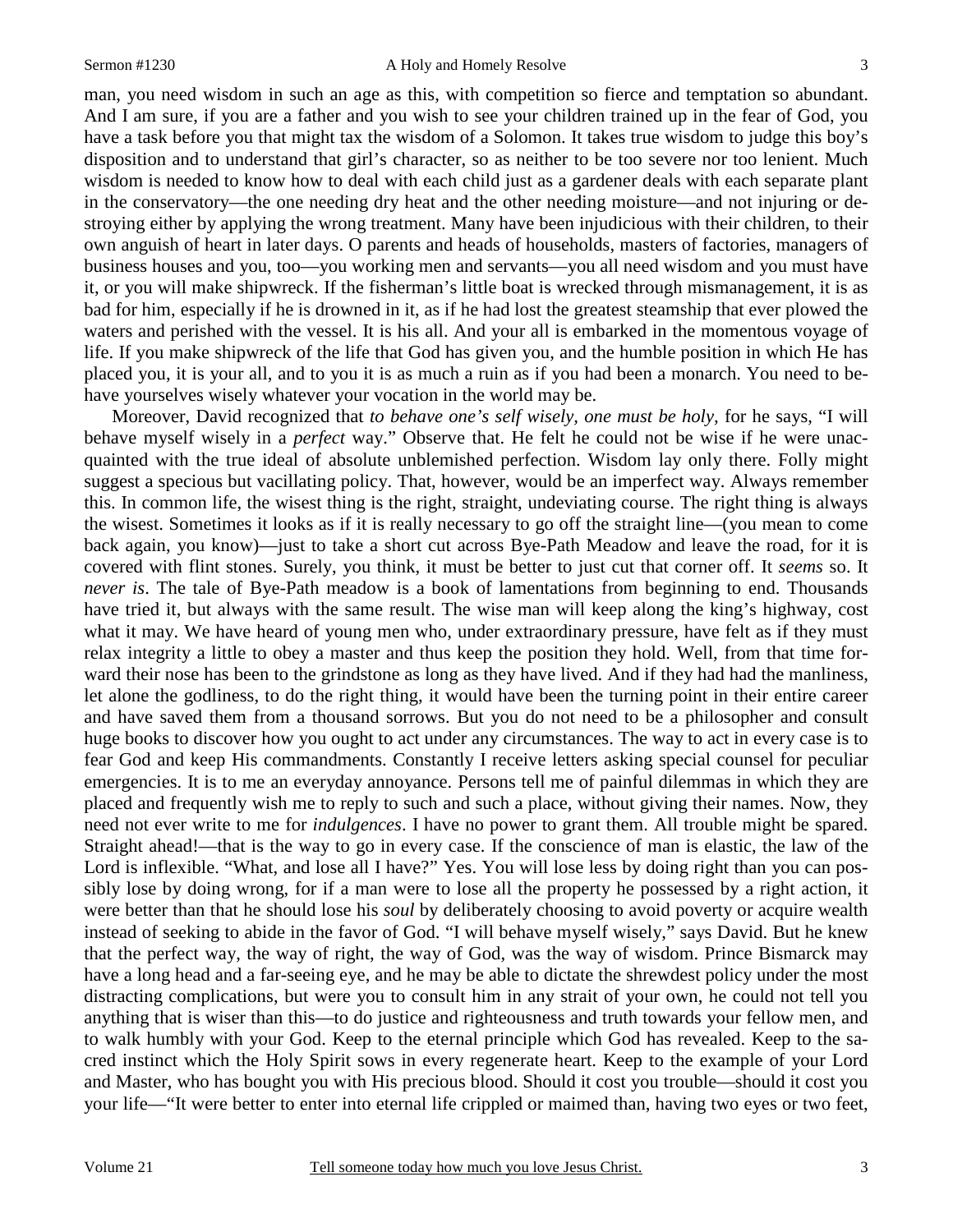to be cast into hell fire." And, "What will it profit a man if he gains the whole world and loses his own soul?" The perfect way is the wise way and the wise way the perfect.

David seems to have felt that this resolution would cost him a great deal of effort and strength. He does not look upon it as a light thing. He weighed it in all its bearings before he said with so much emphasis I WILL. "I will—behave myself wisely in a perfect way." Though he does not say as much, he fully implies determination without power. "My will or desire is to behave myself wisely. My dependence is on Him whose cause I espouse." The next clause seems to say, "I must have more grace and I must get it, too. I must have more help than ever I can find in myself—I must use all the means of grace. I must call in God to be my helper in this matter, for, whatever it may cost, I will behave myself wisely in a perfect way." He felt that character was too momentous to be trifled with—that it must be of sterling metal—or else it were mere dross and that the actions of a man's life were too signal to be insignificant. It shocks me—I cannot help saying it—it shocks me to my very soul when I hear persons talk about the doctrines of grace, which are dear to my heart as life itself, who uphold the principles while they ignore the practices of godliness, for their lives are inconsistent with their professions. I have known professors that never talk so well about theology as they do when they are half drunk—and never seem to be so sound in the faith as when they can hardly stand on their legs. They will tell you that good works are nothing at all, and they glory in free grace. Ah, dear friends, God save you from being Mr. Talkative who can discuss at great length upon free grace but has never felt the power of it. If the grace of God does not save a man from drunkenness, from lascivious conversation, from lies in trade and lewdness in jests, from slandering your fellow man and scowling at your fellow Christians, then I think the grace of God must be a very different thing from what I read of in this precious book. Either my judgment is at fault or your pretensions are spurious. The grace of God, when it does come, comes freely as the sovereign distinguishing *gift* of heaven—but it makes men to differ and it makes them differ in holiness of character. If a man shall say to me, "Character—I don't care anything about that," I am not quick to answer him, neither need anybody care much about him. I think Rowland Hill was right when he said that he did not believe in a man's religion if his cat and his dog were not the better for it—if everybody in his house were not the better for it. If it does not make you, as a master, gentler and kinder to your servants, if it does not make you, as a servant, more respectful and more diligent, if it does not make you, as tradesmen, more scrupulous and more honest, if it does not make you, as a workman, less of an eyeservant, if it does not, in fact, make you more moral (that is the least thing to say of it)—if it does not make you more holy (that is the higher thing, by far), you may well question whether you know anything about the grace of God in your soul at all. David did not say, "Well, I am washed. He has made me whiter than snow and He has created a new heart and a right spirit within me—and that is quite enough. As to my outward actions, what do they signify? We are not saved by works, you know, it is all of grace." Ah, but that is not the language of David or of any other legitimate child of God. It is this—"I will behave myself wisely in a perfect way." I have heard say that where they talk a great deal about good works you will not find them. But I hope among those of us who talk much about grace, good works will always be found, for where good works do not follow upon faith, such faith, as there seems to be, is dead indeed.

God grant you, dear friends, to take this as the resolution of every child of God—"I will behave myself wisely in a perfect way."

II. But now the text is interrupted. There is a break. There is a piece inlaid, as it were, of a different metal. It IS AN EJACULATION. "O, when will You come unto me?"

Many inspired writers, without diverging from their train of thought, interline their purpose with a prayer. There is an old proverb that, "Kneeling never spoils silk stockings." Prayer, to the preacher, is like provender to the horse. It strengthens and cheers him to go forward. As the scribe halts to mend his pen, or the mower to wet his scythe without loss of time, but rather with more facility to do his work, so you expedite, instead of hinder your business by stopping in the middle of it to offer a word of prayer. So here it is written, "O, when will You come unto me?" And he means by that, "Lord, I want to be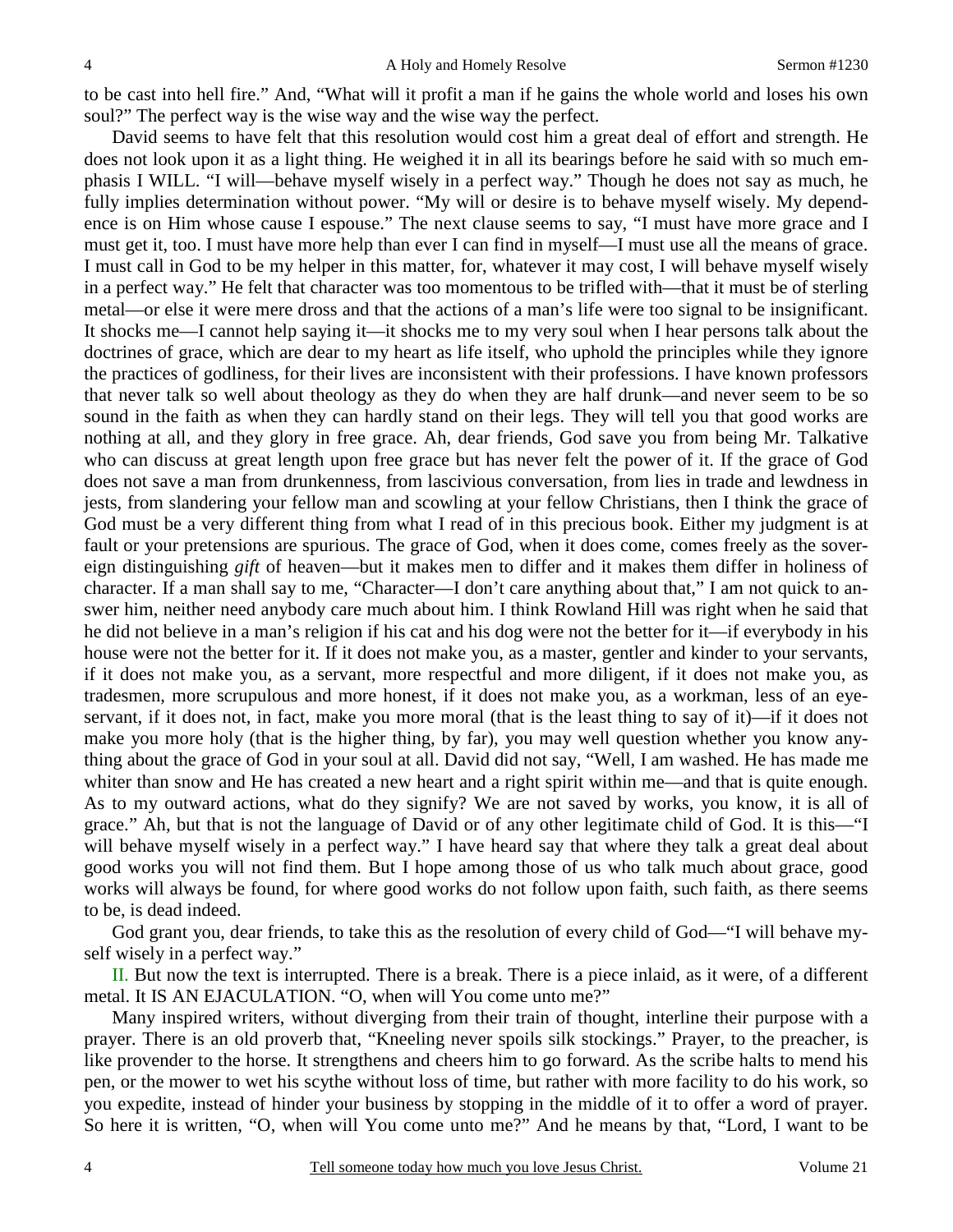wise. Come and teach me. I want to behave myself wisely in a perfect way. Lord, come and sanctify me. I know not how to act till You instruct me. Open my lips that I may show forth Your praise. Guide my feet that I may run in Your commands. Keep my eyes that they look not upon sin. Hold back my hand from iniquity. When will You come unto me? I need the influence of Your grace to guide me in Your ways. Lord, come and teach me." Then, he meant further, "Lord, come and assist me. If there is any holiness to which I have not yet attained, come, Holy Spirit, lift me up unto it. If there is any sin which I have not conquered, O, come, You conquering Spirit of holiness, and overcome the evil. When will You come unto me? I am feeble, I can do nothing, but when I have Your mighty aid, I become strong and can perform all things. When will You come unto me?" It is a crying of his soul after divine teaching, divine direction, divine assistance. Nor less, I believe, is it a yearning after divine fellowship. You know, beloved, we never walk aright unless we walk with God. As I have said that holiness is wisdom, so let me say that communion is the mother of holiness. We must see God if we are to be like God. And if from day to day, we can be content without a word from the mouth of God, go to business without prayer, come home and go to our beds without seeking the face of our Father who is in heaven—then, to walk wisely is impossible. The neglect of prayer is a fatal flaw in any life. Communion with God is so essential and the disregard of it is such a folly, that it is simply ridiculous for the negligent man to talk about behaving himself wisely in a perfect way. Godliness is the soul of life. Get near to God—that is the thing. If we walk with Him, we walk in the light. But if we get away from Him, we walk in the darkness. It cannot be otherwise—and he that walks in the darkness will stumble. He may not know why he stumbles, but stumble he will. Only he who walks in the light will be able to pick his steps and verify the blessed fact that, "If we walk in the light as God is in the light we have fellowship one with another, and the blood of Jesus Christ His Son cleanses us from all sin." And thus we are enabled to walk wisely in a perfect way when the light comes to us.

"I will behave myself wisely in a perfect way. O, when will You come unto me?" appears to me like an expression of holy awe, as if he said, "Lord, I had need behave myself aright for You are coming. I am a steward. You are my Master and You are coming to say, 'Give an account of your stewardship.' I am a servant. I need mind what I am about and how I acquit myself, for my Master can see me and my Master is on the way to say to me, 'What have you done with your talent? How have you laid it out?' When will You come unto me? It makes me feel a trembling in my soul and brings the tears into my eyes when I think of having to go before my Lord to give Him my account. Such a stewardship as mine will not easily be accounted for." I often envy George Fox, the Quaker, who, as he died, used these remarkable words, "I am clear! I am clear! I am clear!" Doubtless, he meant that he was "clear of the blood of all men"; grand thing for a minister to be able to say! It will need all the grace that God can give a man to be able to say that. Now I ask you, fathers of families, if you were called upon at once, without further notice, to give in your account, can you tell the Lord you are clear about your children? Mothers, can you say you are clear about your boys and girls as to the way you have brought them up as to your efforts for their souls? Masters, mistresses, are you clear about your servants? Young men, young women, are you clear about those that you work with and in whose houses you live? If the Lord were to say to you, "Come, now, I have entrusted you with a talent, how have you used it?"—are there not some of you who would have to go and take up that napkin in which you have hidden it away till it has grown rusty? "O, when will You come unto me?" seems to me a question full of solicitude. Lord, it may be You will come all of a sudden with surprise, for You have told me that in such an hour as I think not You will appear. Am I ready? Am I able to give a satisfactory account as to what I have done, as Your servant, in my general walk and conversation? Come, let me press these thoughts upon myself and then upon you. "I will behave myself wisely in a perfect way," and well I may, since Your eye is on me, O my God, and Your day is coming when I must be put into the balances. And if I am found wanting, terrible must be my doom, for other eyes than mine shall search my heart, and other scales than I am able to use shall give the final test—and settle once and for all my endless state. God grant you to order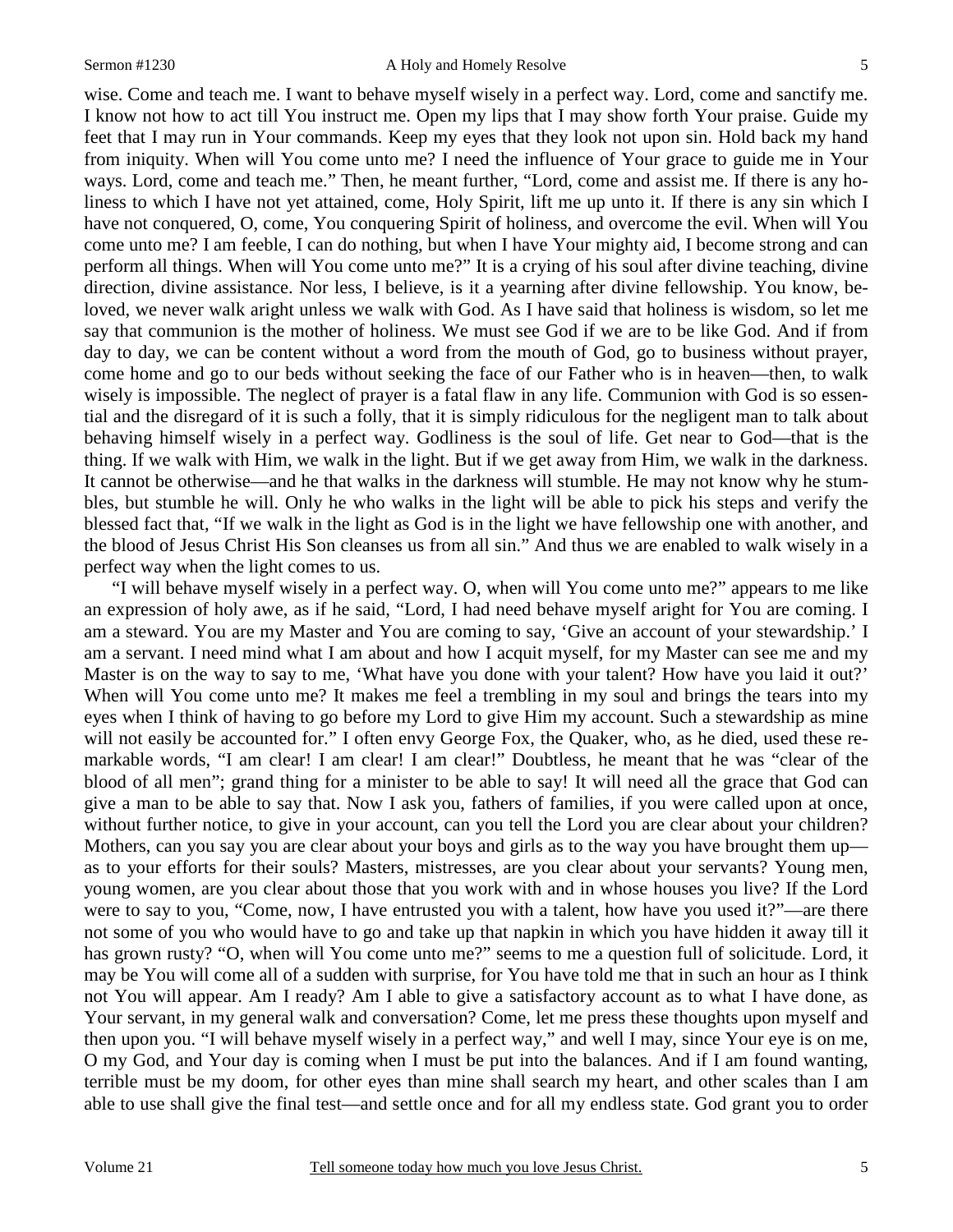your lives by His grace. You cannot do so without the power of the Holy Spirit. Oh, that whenever the Lord shall come you may meet Him with joy.

III. Now to our third point. After a parenthesis of devotion, he returns with more intense earnestness to his resolution. IN A MOST PRACTICAL MANNER HE CONCENTRATES HIS AIM—"I will walk within my house with a perfect heart."

With his house or household in view, for which he felt a deep responsibility and a yearning anxiety, he applies himself with a delicate consideration to the state of his own heart. "Keep your heart with all diligence, for out of it are the issues of life." A very wise thing. Elisha healed the springs when the currents ran foul. It is of no use attempting to cleanse the courses when the fountain is corrupt. The thing is to heal the springs. The heart needs putting right. When the heart is right, then all will be right. If anywhere we show our hearts, it is at *home*. There we wear our hearts upon our sleeves. Outside, in the world, it is not safe to show too much of our heart. There are some of us who always say everything that is uppermost. We cannot help it. We have not learned to be guarded yet, and we have had our knuckles rapped pretty dreadfully, sometimes, for our unguardedness. No doubt there are many men of a reserved disposition who go through the world more easily than those of a more open-minded character. At home, everybody should be open-hearted and transparent. Hence the necessity that, if we are to walk aright at home, the matter should begin with the heart being sound. If any man were to say to you, "I mean to be a good husband, a good father"—if any woman shall say, "I mean to be a good mistress," or "a good servant," that will not do unless you understand that the *heart* must, first of all, be altered. If the heart is right, other things will surely follow in their place. Now, the heart, if we are to walk rightly, must show itself in the house. "I will walk within my house with a perfect heart." The heart must be perfect. And then we must show our heart in our *actions*. I think it is a miserable thing when a man does not open his heart in the sacred precincts of his own home. I can understand his restraining his feelings abroad, for he may be conscious that he is among rivals rather than friends—but when at home, that restraint is unbecoming. You know the sort of man whose hospitality is repulsive. I have been to see him at his house. I dare say you are welcome, but you would not think you were by the sinister greeting you receive when he shakes hands with you. His hand drops into your hand just like a dead fish. You talk with him and he is perfectly indifferent. When he is most friendly, there is not any freedom in his conversation. Well, now, see the way in which he treats his wife. No love. He is afraid of spoiling her. I recollect very well going to a house where I sat with the husband and I heard a gentle tap at the door. His Lordship said, "Come in." Who should enter but his wife? What a delightful picture of obedience! Knocking at a husband's door occurred to me as not the style of thing that most of us are accustomed to, or would like to see. I very soon perceived that she was the principal *servant* in the house. That was all he accounted her, and she had learned to form no higher estimate of herself. The man had not a heart. We talked about a son that was dead. Well, he seemed to regret that he was gone—he was a very good help to him in his business. That seemed to be the principal point about his deceased son—he was a great help to him in his business. No heart! No heart! No heart! No heart! But it is worse when you see a *woman* with no heart. And there are some. And if they are Christian people—well, I often wonder at the Lord's choice of any of us—but I certainly wonder when He chooses any of that sort. They do not seem to be the stuff out of which you can make a Christian. No feeling—hard "Gradgrindy" sort of people. They seem to think that people are just so many machine wheels to grind round at a regular rate. And the strongminded woman simply puts a little oil, now and then, occasionally, as a trade, to the machinery and administers it just in that style. No heart! Now David did not mean to go through the world in this fashion. Oh, a house is all the better for having a heart inside it. And a man is a man—and he is more like God, when there is a heart inside his ribs. When he gets home, the children feel that father has got a heart. And as they climb his knees and smother him with kisses, they delight to know that he has a warm heart. And when he greets his dear relatives, especially those that are part and parcel of himself, he has got a soul that goes beyond his own little self and is enlarged and inspires the whole of the family. Oh, give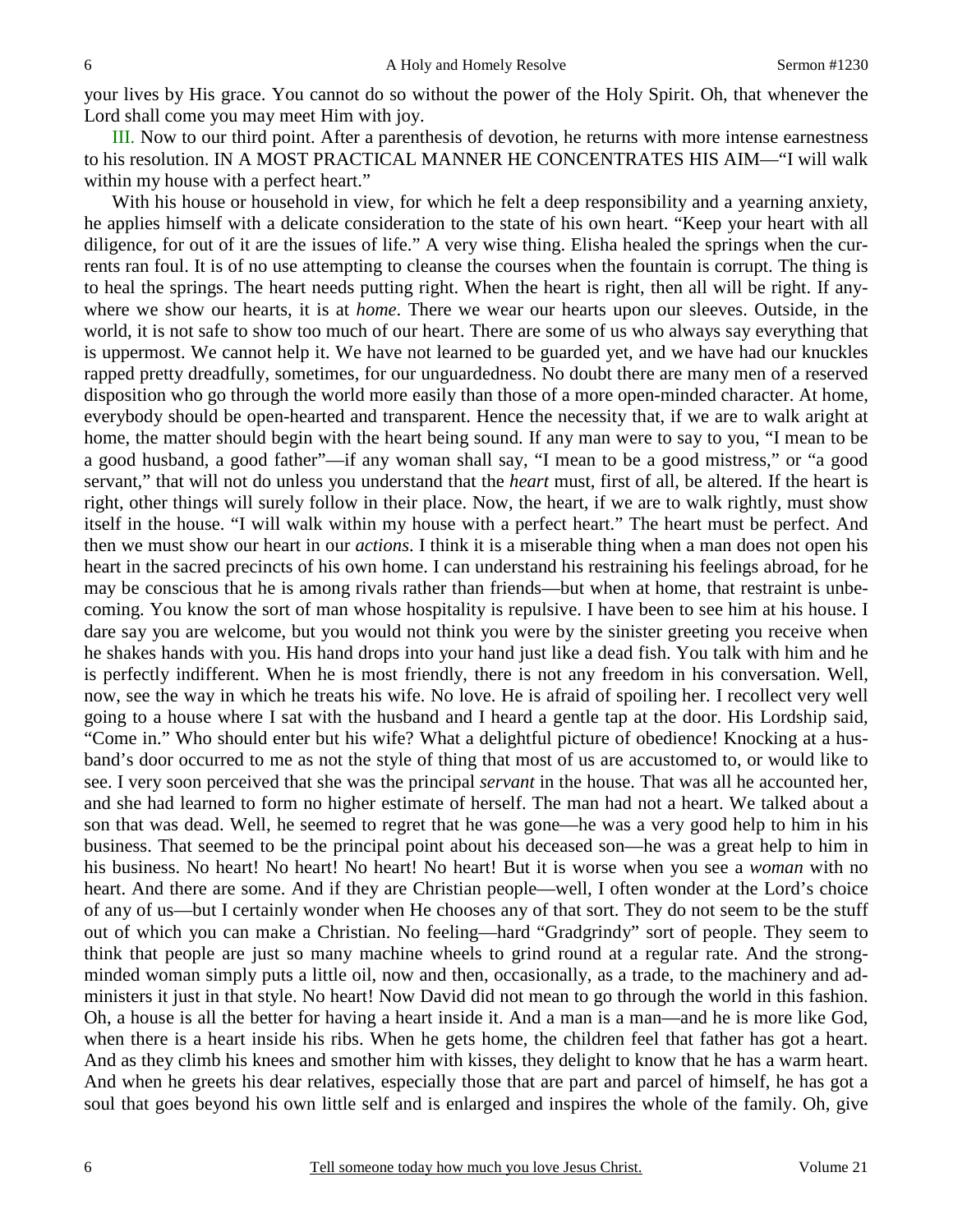#### Sermon #1230 A Holy and Homely Resolve

me heart, and that is what David meant when he said he would behave himself wisely. But when he was in his own house, he would walk with a perfect heart. He would be hearty in everything he did and said.

Well, now, having noticed those two things—that the heart must be right, and that the heart must be expressed—the next thing is that the conduct at home must be well regulated. "I will walk within my house with a perfect heart." The Christian man at home should be scrupulous in all departments within his house. We may have different rooms there, but in whatever room we are, we should seek to walk before God with a perfect heart. Ah, dear friends, there are many professors that fail in this. I am not disposed to pry into your homes. I do not want to undertake the task. It would be a sad thing if it were part of a minister's duty to be peeping through your keyholes, seeing how you act. Still, we have reason to fear that some people, who pass current as saints abroad, behave themselves like devils at home. It used to be so and it is so, still, and you may depend upon it—the *man* is what he is *at home*. This is a simple but a crucial test of character. If a man does not make his family happy, and if his example is not that of holiness in the domestic circle, he may make what pretension of godliness he likes, but his religion is base, worthless, mischievous. The sooner he gets rid of such a profession, the better for himself, for then he may begin to know what he is and where he is, and seek the Lord in spirit and in truth. It is at home that the lack of true religion will do the most damage. If you are a hypocrite and go out into the world, you will soon be found out—and the people who observe you will not be much influenced by your example. They will come to the conclusion that you are what you are, and they will treat you as such, and that will be the end of it. But that will not be so with little Master Johnny, who sees his father's actions. He is not able to criticize, but he has a wonderful faculty for imitation. And, Mother, it is not likely that little Polly will begin to say, "Mother is inconsistent." No, she does not know that, but she will take it for granted that mother is right and her character will be fashioned upon your pattern—and you will be injuring her for life unless the grace of God wonderfully prevents it. Why, at home, to our children, especially when they are young, we are, as it were, little gods. They take their law from us and their conduct is shaped according to the pattern we set before them. Round the hearth, if anywhere, holiness ought to be conspicuous, for there, holiness is most beautiful, most useful, and most productive.

It is a blessed thing for some of us that we can look back upon a father's example and a mother's example with nothing but unalloyed gratitude to God for both. But there are others among you, who, in looking back, must say, "I thank God I was delivered from the evil influence to which I was subjected as a child." Do not let your child ever have to say that of you, dear friend, but ask for grace that in your own house you may walk with a perfect heart. For surely, dear friends, if we are not living in our households as we ought to do, this, above all common faults and infirmities, is one of the most disparaging and condemnatory marks with which we can possibly be judged. In the world, we may be under some pressure, but at home, we are left free, for every man's house is his castle and if, inside his own castle, he does not walk before God, then he stands condemned by the depravity of his temper and his habits. Outside, men are checked and kept within decent bounds by the example and the observation of their fellow men, so that they are not altogether what they seem, but they are partly regulated by what they wish to appear. Even when they are in church, they are under some restraint—they are constrained to show some deference to the place and the assembly. But at home, they are altogether unshackled. They can think aloud, speak without premeditation, follow their own tastes, and gratify their natural inclinations. There, therefore, if anywhere, the man is what he is. Now you need not tell me what kind of appearance you will put on next Sunday morning. You need not tell me that. I would rather ask you to judge yourself by your deportment on Saturday night. I do not particularly ask you how you feel on Thursday night at this particular hour. How will you be at half-past nine? And how will you be tomorrow morning? What will you be to your servants, to your employers, to your children, to your neighbors? If God, by His infinite grace and the power of His Holy Spirit, helps you to walk with a perfect heart at such times and in such places, then will you be an honor to the church of God and you will have a blessing upon your own soul.